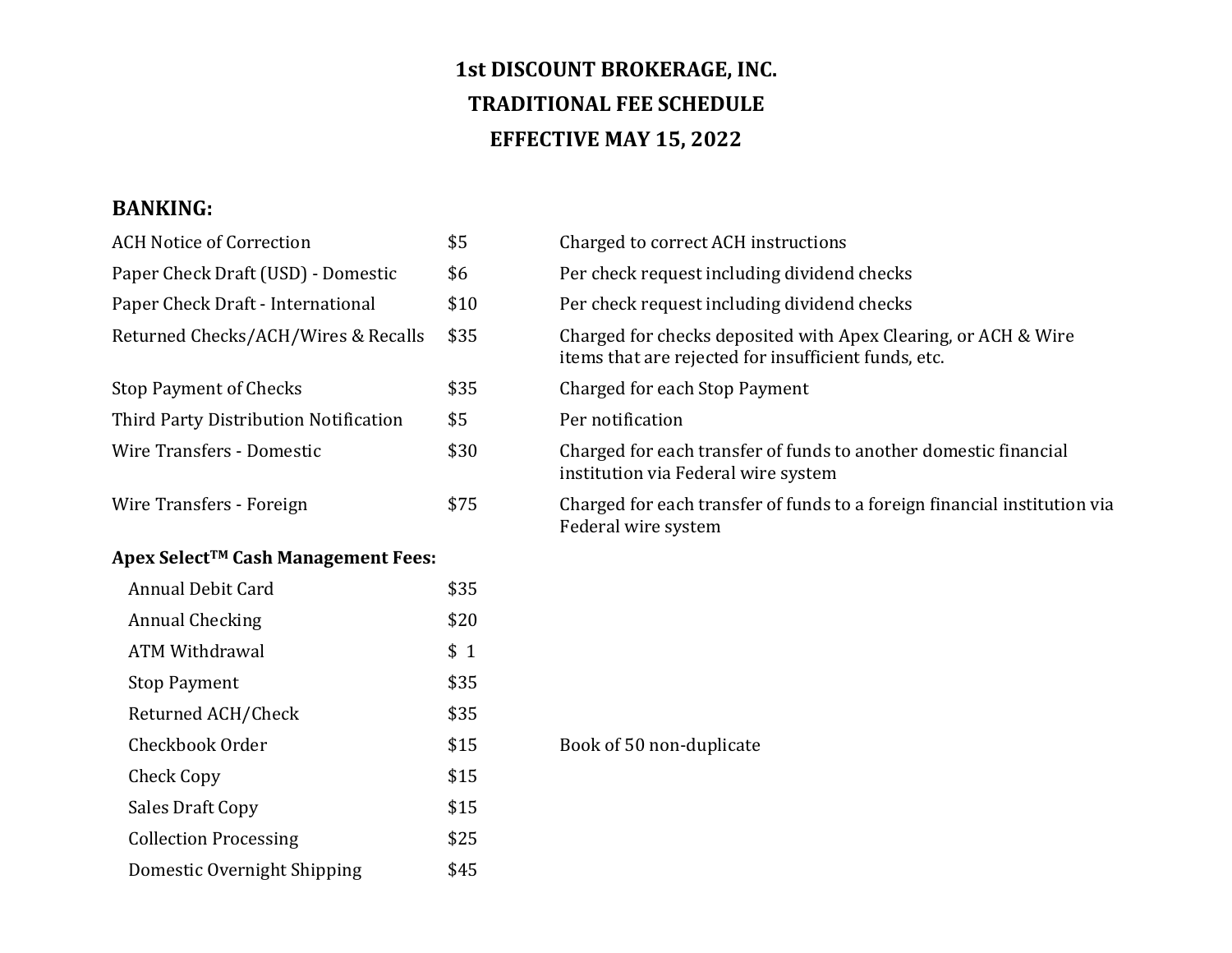## **FEES:**

| 144 Restricted Stock Sales                                           | Variable | Charged per issuer for fees assessed by 3rd party agent for<br>processing additional required paperwork (Inquire for quote) |
|----------------------------------------------------------------------|----------|-----------------------------------------------------------------------------------------------------------------------------|
| <b>ACAT</b> (Full and Partial)                                       | \$150    | Charged for each account that transfers to another firm                                                                     |
| <b>Accommodation Transfers T&amp;S</b>                               | \$235    | Charged per certificate for transfers of stock from "street name" to<br>personal certificate registration and delivery      |
| <b>Accommodation Transfers DRS</b><br>Eligible                       | \$125    | Charged per security for transfers of stock from "street name" to book<br>entry at transfer agent                           |
| <b>Accommodation Transfers DRS</b><br>Eligible - Foreign             | \$235    | Foreign account charge per certificate for transfers of stock from<br>"street name" to book entry at transfer agent         |
| <b>Accommodation Transfers - Rush</b>                                | \$350    | Charged per certificate for rush transfers of stock from "street name"<br>to personal certificate registration and delivery |
| <b>ADR Transactions Fee</b>                                          | Variable | Additional fees from sponsors. Questions please call 561-515-3200                                                           |
| <b>Advisory Account Administrative Fee</b>                           | \$150    | Charged annually for Advisory Accounts only                                                                                 |
| Copy of Check                                                        | \$15     | Charge for each requested copy of a check written from a client's<br>account                                                |
| Copy of Historic Monthly Statement, Tax<br>Document, or Confirmation | \$6      | Charged for each requested copy of a statement, tax document, or<br>confirmation                                            |
| DTC Delivery                                                         | \$25     | Per security                                                                                                                |
| <b>DTCC Ineligible Stocks</b>                                        | Variable | Fee quoted by Apex Clearing prior to entering the trade                                                                     |
| <b>DWAC</b>                                                          | \$75     | Charged for transfer of stock, usually in conjunction with the exercise<br>of employee stock options                        |
| DWAC/DRS Reject                                                      | \$125    | Per security                                                                                                                |
| Electronic to Physical Certificate<br>Conversion                     | \$900    | Per security                                                                                                                |
| <b>Estate Account Set-Up Fee</b>                                     | \$150    | Charged when an Estate Account is originally set-up                                                                         |
| Estate Account Maintenance Fee                                       | \$100    | Charged yearly for account maintenance                                                                                      |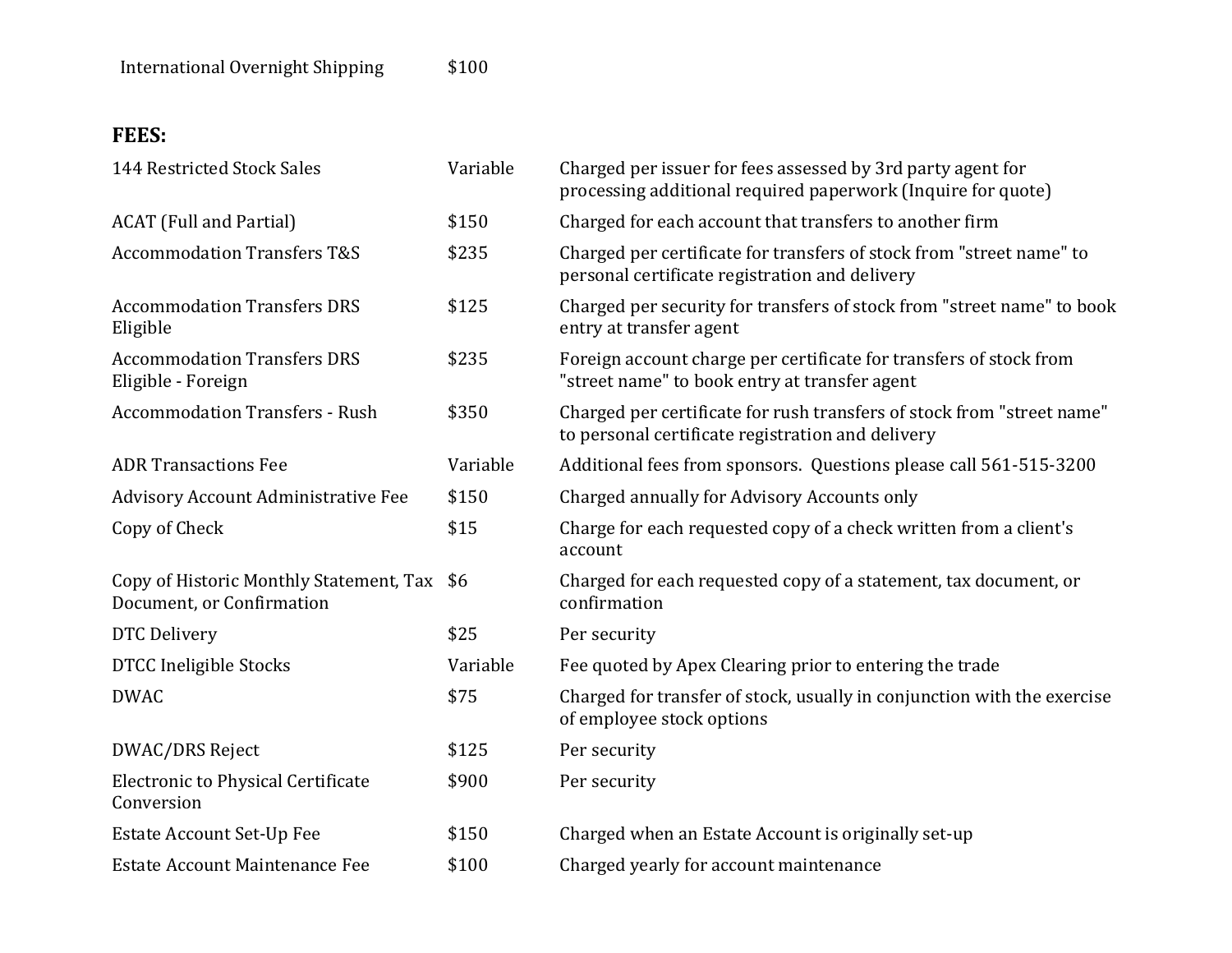| <b>Extension - NYSE</b>                             | \$25     | Charged as a filing fee for late payments on purchases of securities                                                                                                                                                                                                                                                                                              |
|-----------------------------------------------------|----------|-------------------------------------------------------------------------------------------------------------------------------------------------------------------------------------------------------------------------------------------------------------------------------------------------------------------------------------------------------------------|
| <b>FINRA Trading Activity Fee</b>                   | Variable | May be applicable depending on security (ies) traded and will be<br>charged to the account on a monthly basis                                                                                                                                                                                                                                                     |
| Foreign Account Maintenance Fee                     | \$200    | Charged monthly for foreign accounts                                                                                                                                                                                                                                                                                                                              |
| <b>Foreign Account Termination Fee</b>              | \$200    | Charged for closing a foreign account                                                                                                                                                                                                                                                                                                                             |
| <b>Foreign Stock Execution Charge</b>               | \$75     | Charged for each buy or sell transaction                                                                                                                                                                                                                                                                                                                          |
| Foreign Free Receives/Delivers                      | \$35     | Per transaction                                                                                                                                                                                                                                                                                                                                                   |
| <b>Foreign Security Transfer Fee</b>                | \$50     | Per security                                                                                                                                                                                                                                                                                                                                                      |
| <b>Inactive Account Fee</b>                         | \$150    | Charged in July for accounts without any trading activity during the<br>previous 12 months                                                                                                                                                                                                                                                                        |
| <b>IRA Maintenance</b>                              | \$50     | Charged yearly per IRA account for account maintenance processing<br>costs                                                                                                                                                                                                                                                                                        |
| <b>IRA Termination</b>                              | \$150    | Charged for closing all retirement plans, including beneficiary IRA's<br>and accounts belonging to holders over 70 1/2 years of age. If an<br>account balance is \$150 or less and there has not been any customer<br>initiated activity during the past 12 months, the remaining balance<br>will be charged as a termination fee and the account will be closed. |
| <b>IRA</b> Transfer                                 | \$150    | Charged for each retirement account transferring to another firm                                                                                                                                                                                                                                                                                                  |
| Legal Transfers - Standard                          | \$150    | Charged per security per issuer for transfers requiring legal papers<br>and stock powers                                                                                                                                                                                                                                                                          |
| Limited Partnerships/Private<br>Placements          | \$250    | Per investment - IRA only                                                                                                                                                                                                                                                                                                                                         |
| Liquidations to Cover Debit                         | \$50     | Per liquidated security, in addition to other applicable fees                                                                                                                                                                                                                                                                                                     |
| Lost Certificate Replacement                        | $$250+$  | 3% of certificate value - \$250 minimum                                                                                                                                                                                                                                                                                                                           |
| Low Balance Maintenance Fee                         | \$15     | Charged monthly for each account with a total month-end account<br>value of \$150 or less                                                                                                                                                                                                                                                                         |
| Margin Sell Out Fee                                 | \$50     | Charged per event                                                                                                                                                                                                                                                                                                                                                 |
| Mortgage Backed Securities<br><b>Processing Fee</b> | \$75     | Per trade                                                                                                                                                                                                                                                                                                                                                         |
| <b>Mutual Fund Processing Fee</b>                   | \$40     | Charged for processing mutual fund transactions                                                                                                                                                                                                                                                                                                                   |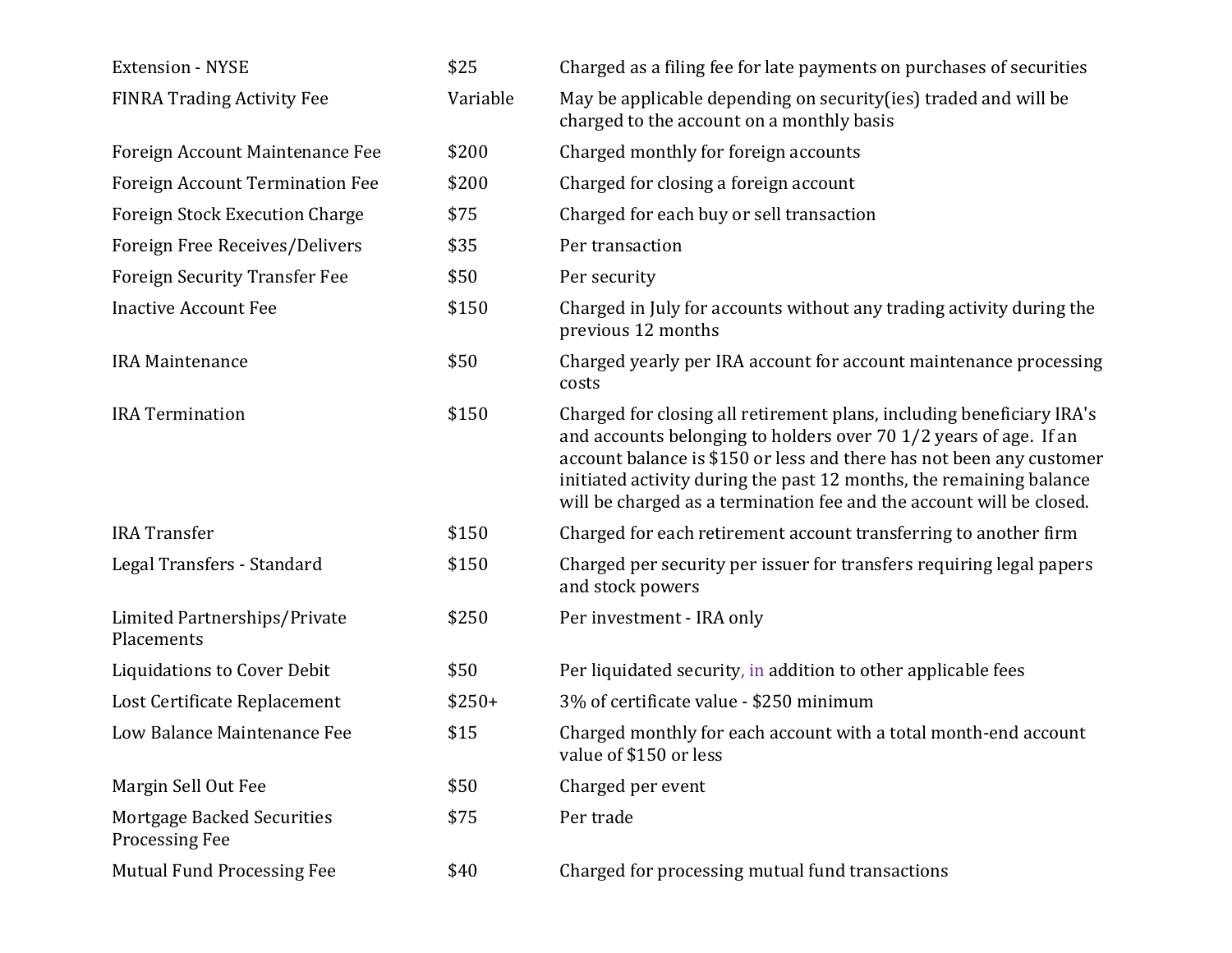| Non-Transferrable Stocks                                                | \$25     | Charged per stock per month                                                                                                                                                                                                                                                          |
|-------------------------------------------------------------------------|----------|--------------------------------------------------------------------------------------------------------------------------------------------------------------------------------------------------------------------------------------------------------------------------------------|
| Non-Retirement Account Termination                                      | \$40     | Charged for all non-retirement account terminations. If an account<br>balance is \$40 or less and there has not been any customer initiated<br>activity during the previous 12 months, the remaining balance will be<br>charged as a termination fee and the account will be closed. |
| <b>NSCC Illiquid Stock Trade</b>                                        | $$250+$  | Determined by NSCC, charged directly to the client's account, and<br>reflected on the monthly statement - \$250 minimum                                                                                                                                                              |
| Physical Deposit - Domestic                                             | \$600    | Per security                                                                                                                                                                                                                                                                         |
| Physical Deposit - Foreign                                              | \$600    | Per security                                                                                                                                                                                                                                                                         |
| Physicals - Foreign Accommodation<br><b>Transfers</b>                   | \$600    | Per security                                                                                                                                                                                                                                                                         |
| <b>Physical Trade Settlement</b>                                        | \$600    | Charged for trades when the securities are not DTC eligible and a<br>physical certificate is being held.                                                                                                                                                                             |
| Reorganization Activity - Voluntary<br>or Post Actionable Domestic      | \$50     | Charged per issue for reorganizations in which a customer is able to<br>elect to participate, such as a tender offer                                                                                                                                                                 |
| Reorganization Activity - Voluntary<br>or Post Actionable International | \$100    | Charged per issue for reorganizations in which a customer is able to<br>elect participation, such as a tender offer. Also applied to<br>Survivor/Options/Death Puts                                                                                                                  |
| Reorganization Physical Processing Fee                                  | $$125+$  | Transfer Agent Fees are additional                                                                                                                                                                                                                                                   |
| <b>Restricted Transfers</b>                                             | \$465    | Per security                                                                                                                                                                                                                                                                         |
| Safekeeping Deposit                                                     | \$7.50   | Charged per position deposited into Safekeeping at DTC                                                                                                                                                                                                                               |
| Safekeeping Limited Partnerships/<br><b>Private Placements</b>          | \$25     | Charged monthly for IRA only                                                                                                                                                                                                                                                         |
| Safekeeping Position                                                    | \$5      | Charged monthly per position held in Safekeeping at DTC                                                                                                                                                                                                                              |
| Safekeeping Withdrawal                                                  | \$100    | Charged per position withdrawn from Safekeeping at DTC                                                                                                                                                                                                                               |
| Short Forced Buy-in Fee                                                 | \$25     | Per ticket                                                                                                                                                                                                                                                                           |
| <b>Stock Loan</b>                                                       | Variable | Additional fees from Apex Clearing are charged to the account.<br>Questions please call 561-515-3200                                                                                                                                                                                 |
| <b>Stock Loan-Hard to Borrow</b>                                        | Variable | May be applicable depending on security (ies) traded and will be<br>charged to the account                                                                                                                                                                                           |